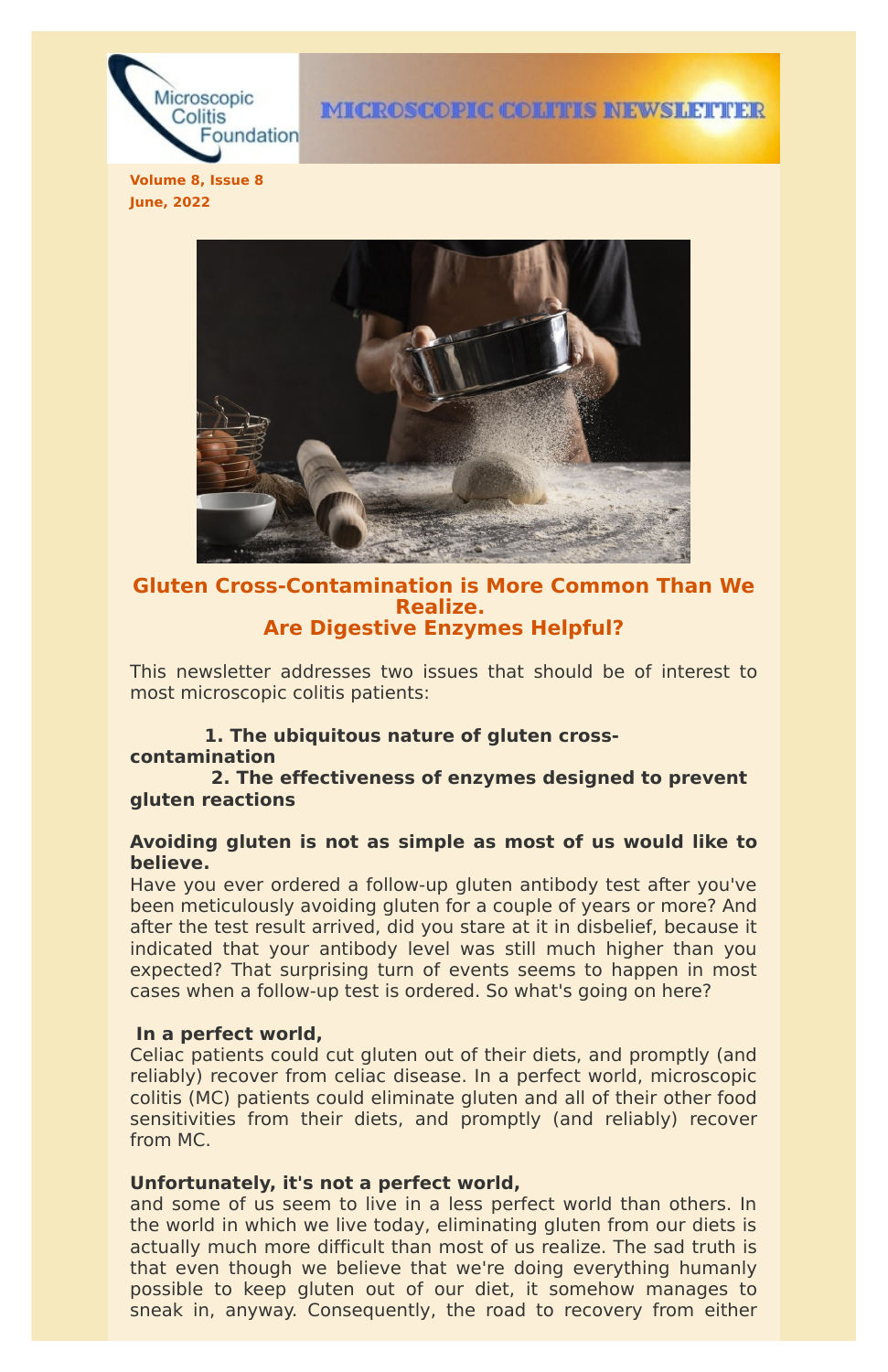celiac disease, or MC, is often long and frustrating for many of us. And remission, once it's achieved, can be tenuous, and difficult to maintain. So how does gluten evade our radar? Fortunately, the answer to that question can be found in published research.

According to research data on the diets of celiac disease (CD) patients, reviewed by Wieser, Segura, Ruiz-Carnicer, Sousa, & Comino, 2021) **1**,

. . . at least one-third of patients with CD are exposed to gluten, despite their best efforts at dietary modifications. It has been demonstrated that both natural and certified gluten-free foods can be heavily contaminated with gluten well above the commonly accepted threshold of 20 mg/kg. Moreover, meals from food services such as restaurants, workplaces, and schools remain <sup>a</sup> significant risk for inadvertent gluten exposure . . .

# **The critical factor is the total amount of gluten ingested per day.**

Although the US Congress approved a 20 parts per million (ppm) (20mg/kg) upper limit for foods legally labeled as "gluten-free", the researchers point out that an individual's total daily intake of gluten should not exceed 10 mg. Obviously, the accumulated amount of gluten consumed in a day will depend upon the types of food, and the amounts of each of these foods, eaten.





# **Do the current U.S. gluten limits allowed on labels accomplish that goal?**

According to the United States Department of Agriculture (USDA) records from 2011, Americans each ate an average of 1996 pounds that year, almost a ton. This amounts to about 5 1/2 pounds of food per day, which is about 2495 g. If all of that food contained the legal limit of 20 ppm (20mg/kg) of gluten, then the average individual would be consuming approximately

50 mg of gluten per day, five times the recommended limit ((2495 g  $x$  (20/1,000,000)) $*1,000$  mg/g). Although we hope that all, or most of our food contains less than that, we don't know that for sure. And how can we be sure that some of it doesn't contain more than 20 ppm, in view of the research noted above? For most of us, it's relatively easy to see how, in certain cases where the diet is composed of certain types of food, that 10 mg limit could easily be

#### exceeded.

### **Consider Australia's treatment of gluten-free labeling.**

Australian labeling laws dictate that if a product is to be labeled as "gluten free", it must have zero detectable gluten. Since the current reliable level of gluten detection is generally considered to be 3 ppm, (3 mg per kilogram) that implies that the legal gluten upper limit for a gluten-free label in Australia, is 3 ppm (3 mg per kilogram). Although this is an excellent policy for safeguarding the health of celiac patients, such strict limits tend to cause increased problems for processors. And unfortunately, similar to the problems encountered by China due to their "zero-tolerance" goal for Covid–19 cases, product recalls because of label violations are rather common, due to contamination or unlisted ingredients.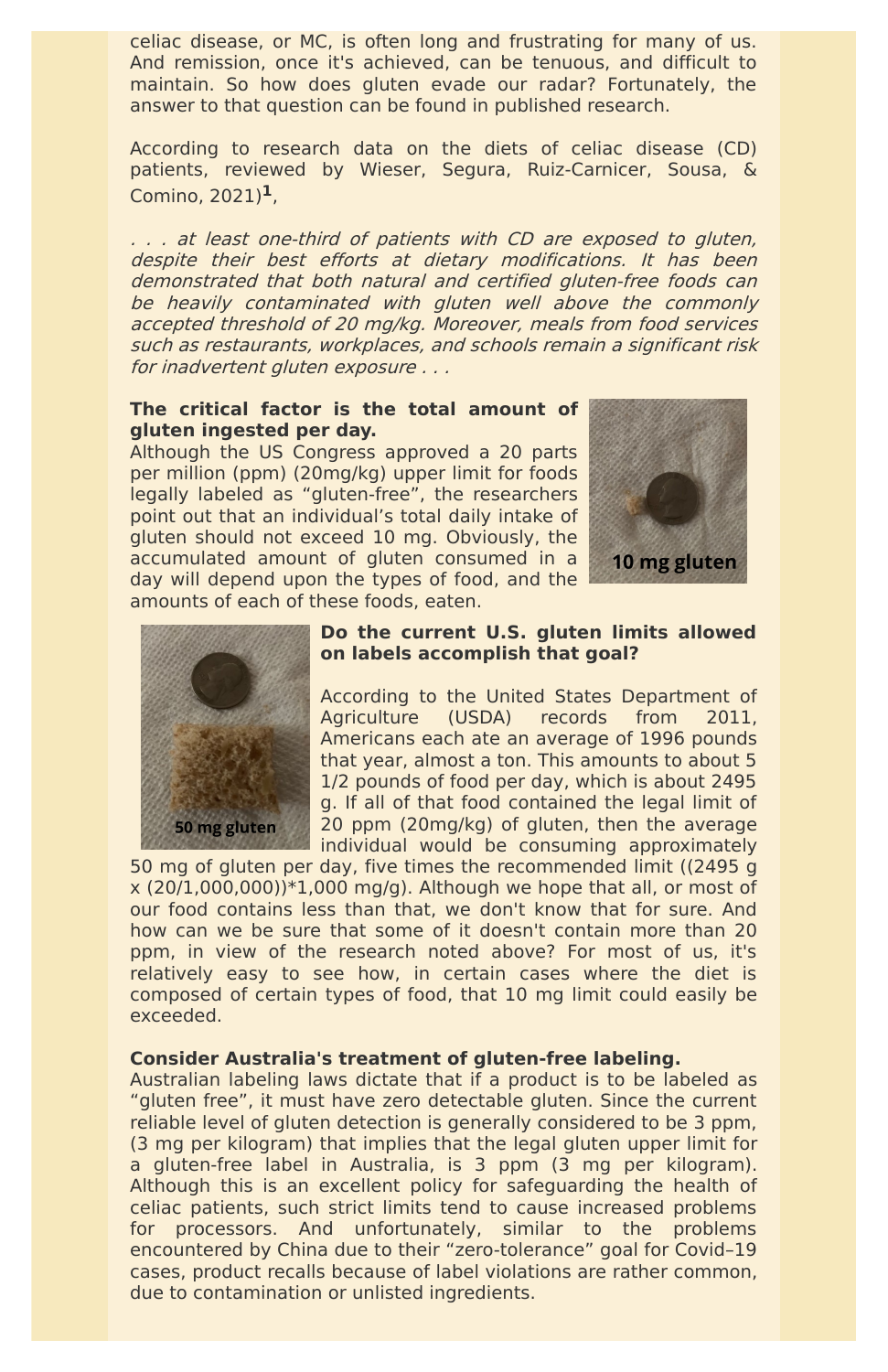# **Supermarkets and their suppliers are in business to make a profit.**

Shelf space in supermarkets is so competitive that manufacturers have to pay for it, and combined with the competitive nature of the grocery business, in general, a situation made worse by the current supply chain problems, consistently supplying quality products at a competitive price requires that many things must fall into place during the production process. The bottom line, which is rigidly enforced by the stockholders of these corporations, is "profitability trumps everything", so it's not surprising that ingredient glitches might arise from time to time.

#### **The FDA has relaxed the labeling laws due to the pandemic.**

In May of 2020, the FDA issued a guidance proclamation that effectively relaxed the labeling laws to allow manufacturers to make minor ingredient substitutions without making label changes for ingredients that may be difficult to source during the Covid 19 pandemic. Theoretically, this shouldn't affect any labeling laws that are associated with the declaration of allergens, but it remains to be seen whether this will hold true in the generally relaxed current prevailing atmosphere.

And ingredient substitutions bring with them an increased risk that some of those substitutions will be cross contaminated with gluten, especially since they aren't as likely to be carefully screened for contamination due to time restraints, and in some cases, limited access to alternative options. For most consumers, those ingredient substitutions are usually irrelevant, but for those who have food sensitivities issues, or food allergies, ingredient changes, or crosscontamination, can have serious consequences.



# **But foods labeled as "gluten free" are normally not the primary problem.**

The biggest problem, as pointed out by the researchers mentioned above, is foods that are normally gluten-free, and therefore are assumed to be safe, but contain amounts of gluten that exceed the legal limits for gluten. Foods in this category initially enter the

food chain naturally free of gluten, but during handling or processing, they become cross contaminated with gluten.

In the study cited above, 22 products containing grains, seeds, and flours that are naturally gluten-free, were purchased in the US and then tested twice for gluten contamination. 32% of the samples exceeded the 20 ppm (20 mg per kilogram) label limit. Notably, in another study, five of eight labeled breakfast cereals exceeded the label limit of 20 ppm (20 mg per kilogram). This degree of contamination is unacceptable for most of us, especially those of us who are still trying to achieve remission. The researchers pointed out that contaminated naturally gluten-free foods appear to be a greater risk (due to generally higher levels of contamination) than certified gluten-free products that are specifically labeled to meet the needs of celiac patients.

### **Is organic food, or food sold by health food stores safer?**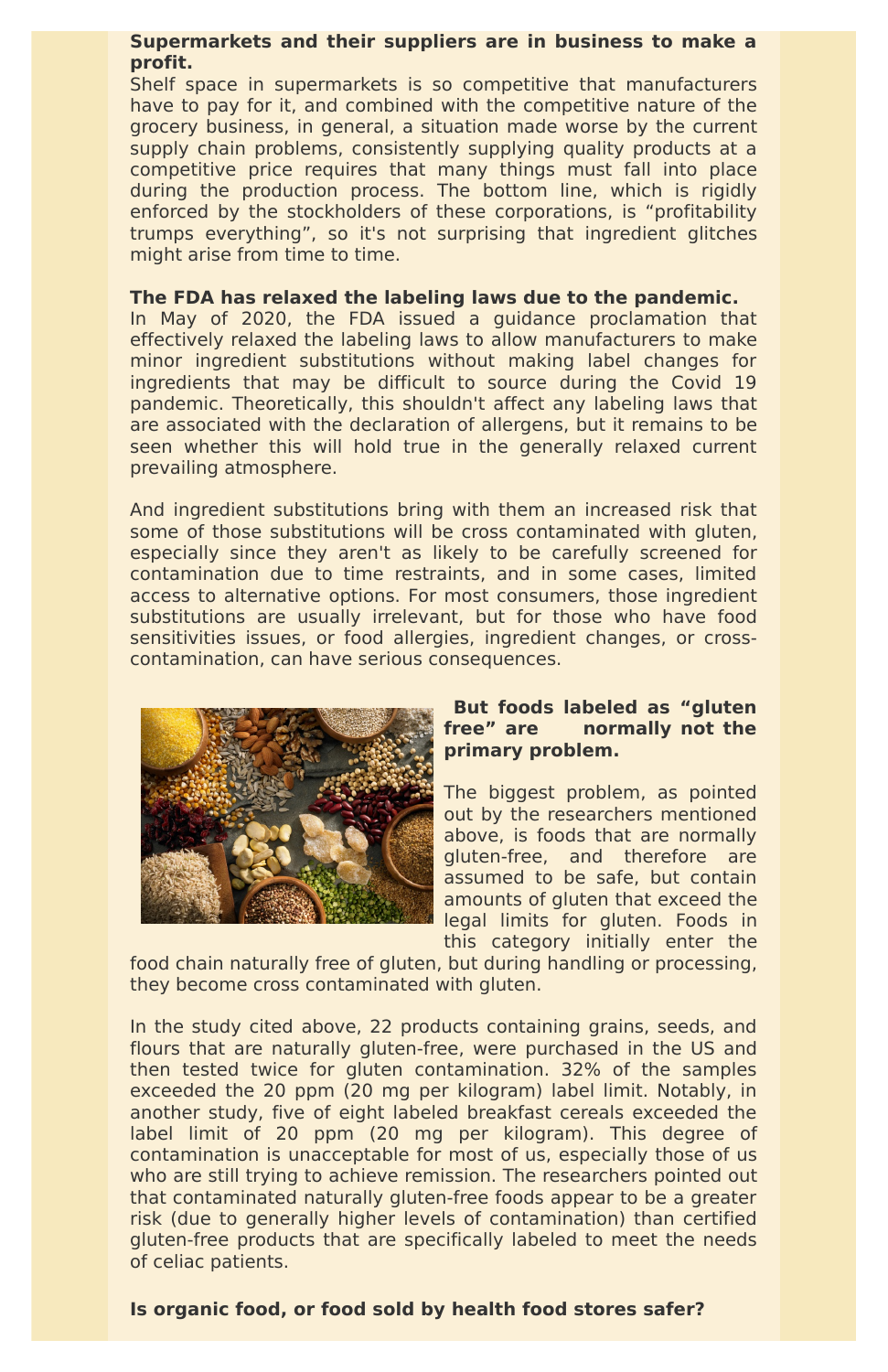We can only guess at the correct answer to this question, because research data are not available. Interestingly, though, compared with typical supermarket brands, the higher priced brands sold at health food stores are rarely recalled. Although this observation may simply be a coincidence due to the comparatively lower volume of organic sales volume compared with



the volume of conventional product sales. Until actually disputed by specific research, though, it does appears that the higher priced brands might be safer for individuals who have food sensitivities or food allergies.

# **Do enzyme supplements that target gluten actually help?**

There are now a number of commercial products claiming to degrade gluten (glutenases) and thereby reduce or eliminate the risk of intestinal damage for celiacs or anyone else who is sensitive to gluten, when exposed to gluten-contaminated meals, provided that the product is properly taken before or during the meal. Do they work? Although some users insist that they do, scientific testing proves that they're typically incapable of actually accomplishing the claims made on their labels.

In a study of those products, Krishnareddy, Stier, Recanati, Lebwohl, and Green, (2017), found that the 14 commercially available products that they investigated have not been demonstrated (by published proof) to be capable of degrading the toxic derivatives of gluten in the acidic environment of the human stomach. **<sup>2</sup>** Most of the efficacy claims are made based on testing of these products in a test tube environment at a neutral pH. However, their ability to digest the toxic gluten fractions are severely impaired in an acidic setting. That means they are ineffective at the pH levels normally found in the human stomach.

The answer is simple — The FDA is specifically prohibited by congressional law (Dietary Supplement Health and Education Act (DSHEA) of 1994) from regulating the introduction of supplements into the market (FDA, n.d.)<sup>4</sup>. So the manufacturers of these products

Note that this study did not involve the actual testing of these products. Instead, the researchers searched the literature for published proof of efficacy, and were unable to find any evidence of actual effectiveness of the products within the human digestive system. However, the study included numerous research articles, and their findings were noted. In one cited article, for example, Janssen and research associates actually tested five products and found that none of them were able to break down the immunogenic amino acid sequences known to trigger reactions when gluten is ingested (Janssen, et al., 2015) **<sup>3</sup>**. The researchers found that the products left the toxic sequences completely intact. The other articles cited reached a similar conclusion, that the claims made on

the labels of the products tested were inaccurate, at best.

Note that gluten degradation must take place in the stomach, because if these toxic gluten fractions are not degraded before they reach the intestines (where the pH is raised to a near-normal level), attempting to degrade them at that point would be ineffective, because an immune system reaction against gluten would have already been initiated.

# **So how can the labels of these products make such lofty claims?**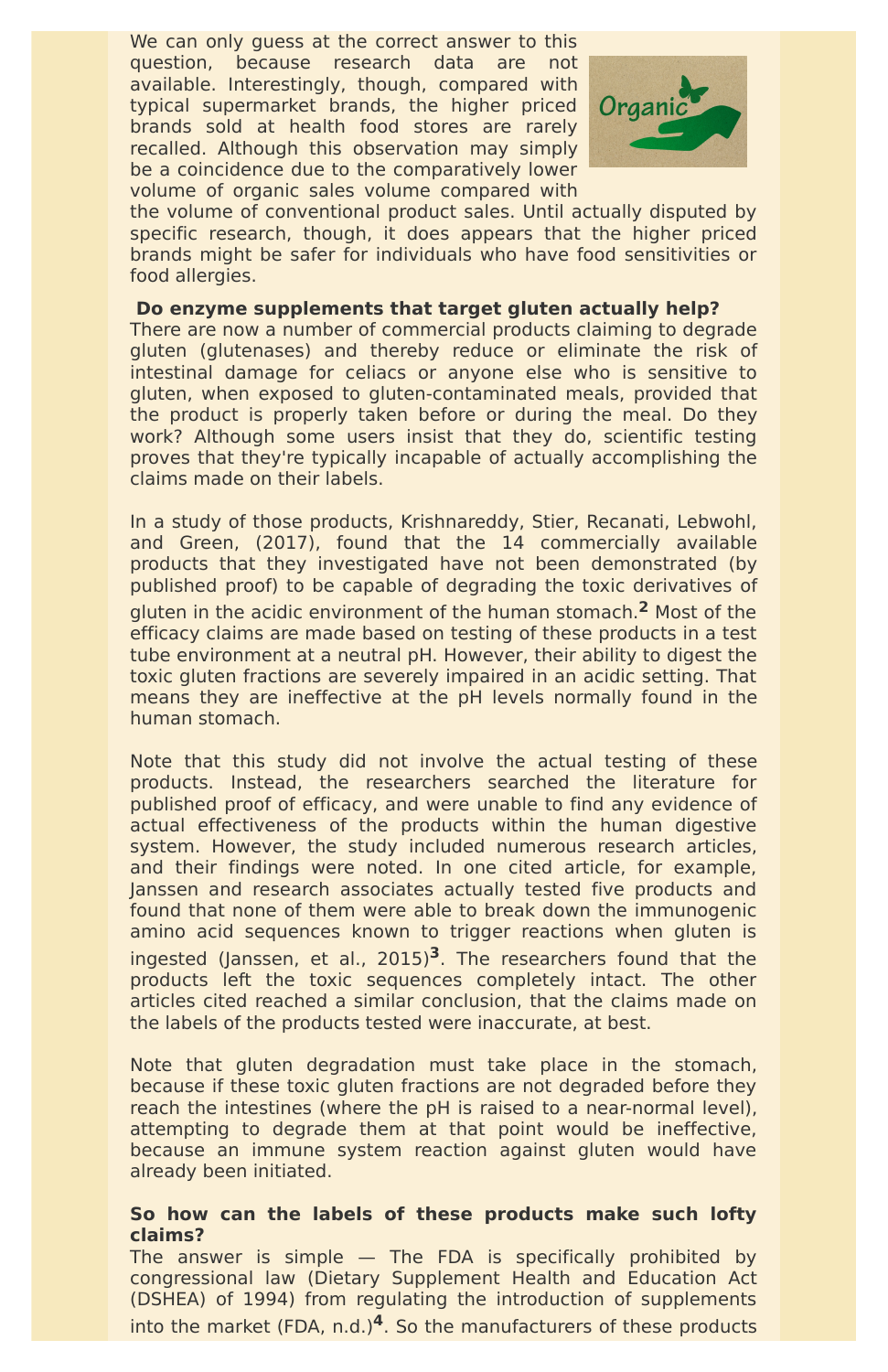don't have to submit any evidence of effectiveness to the FDA.



**But that's not the end of the story.**

The previously discussed research study did not include the consideration of a product known as Tolerase G. This supplement is based on Aspergillus niger prolyl endoprotease (AN PEP). The enzyme was originally available in a product called Clarex, used by brewers to clarify beer (Bettenhausen, 2016, May 30) **<sup>5</sup>**. As beer is chilled, it develops a haze, as proteins fall out of solution. When added to beer fermentation tanks, along with yeast, the enzyme breaks down any proline protein residues. It is these

proline protein fractions that contain the immunogenic portions of the gluten molecule that trigger reactions among celiacs and MC patients.

We should do our own cooking, and avoid the use of commercially processed products as much as possible, especially when those products have more than a few ingredients. We should take our own food along, if we have to eat away from home. And if we find it necessary to eat in a restaurant, high-end restaurants are usually much safer choices than fast food restaurants. At fast food restaurants, according to research, breakfasts are usually safer than midday lunches, and lunches are usually safer than meals served later in the day. When on vacation trips, traveling is usually much safer if we can stay at a place with private kitchen facilities.

Recently, a product known as GliadinX has been introduced in the US by a Dutch company, DSM, presumably the manufacturer of Clarex. Since the product is labeled as a food supplement, it's not regulated by the FDA, so proof of efficacy is not officially verified. But because it contains a relatively high level of AN-PEP (335 mg per capsule), and it's been proven to work better in an acidic environment, there certainly is at least a possibility that it might be effective against cross-contamination by gluten. Although we're not able to endorse this product at this point, since it hasn't had time to prove itself in the marketplace, we'll note that it's available, if anyone wishes to give it a try.

#### **Summary**

# **So what's the best way for MC patients to deal with this paradox?**

### **Enzyme supplements**

Don't rely on enzyme supplements to counteract a gluten reaction if you choose to eat out. While some of them may help a little, none have been shown to be effective. And while AN-PEP based supplements, such as GliadinX might eventually prove to be helpful, at this point we can only conclude that they might help — the jury's still out.

#### **References**

1. Wieser, H., Segura, V., Ruiz-Carnicer, Á., Sousa, C. & Comino, I. (2021). Food Safety and Cross-Contamination of Gluten-Free Products: A Narrative Review. Nutrients, 13(7). Retrieved from https://www.ncbi.nlm.nih.gov/pmc/articles/PMC8308338/

2. Krishnareddy, S., Stier, K., Recanati, M., Lebwohl, B., & Green, P. H. R. (2017).